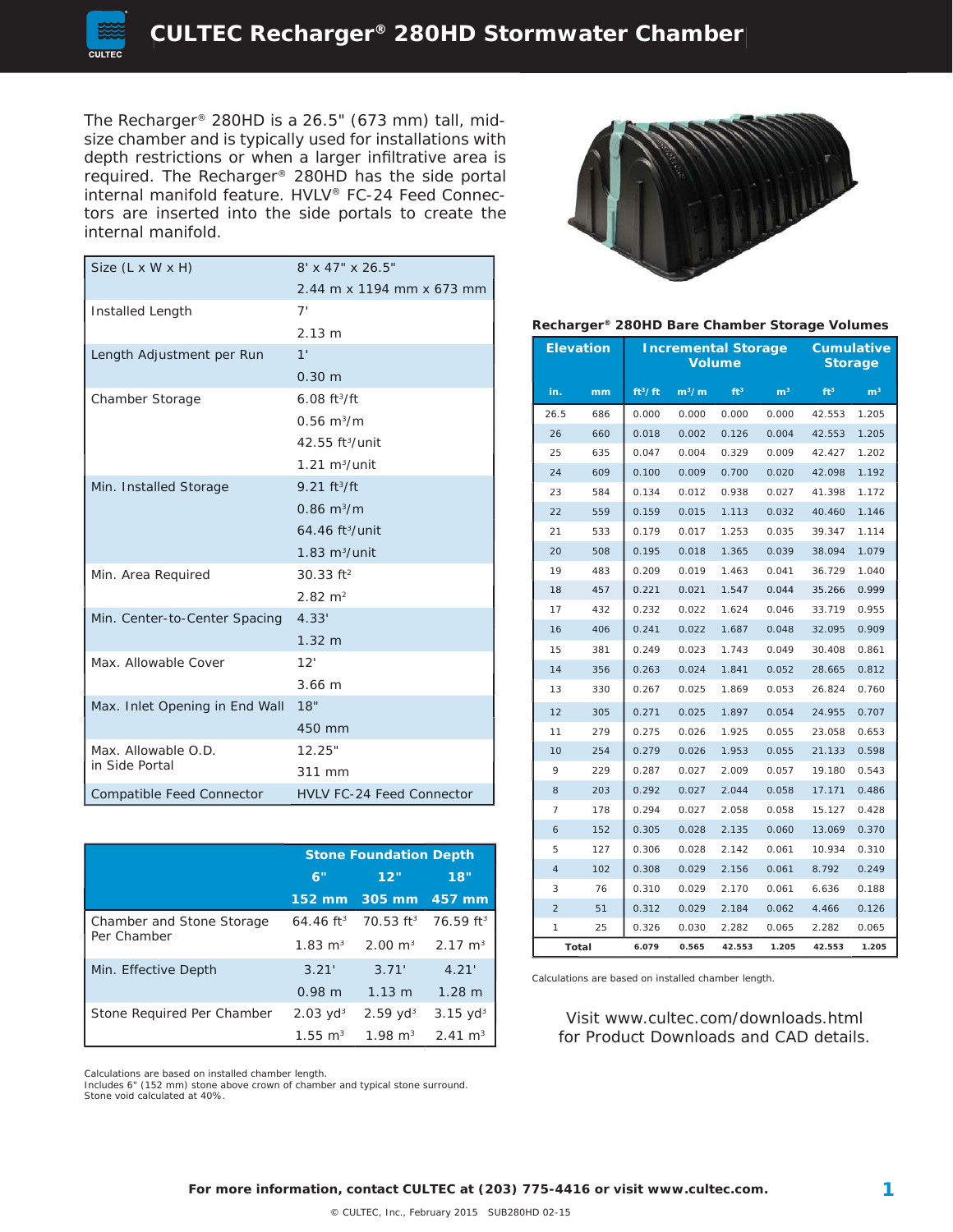

#### **Three View Drawing**



## **Typical Interlock Installation**

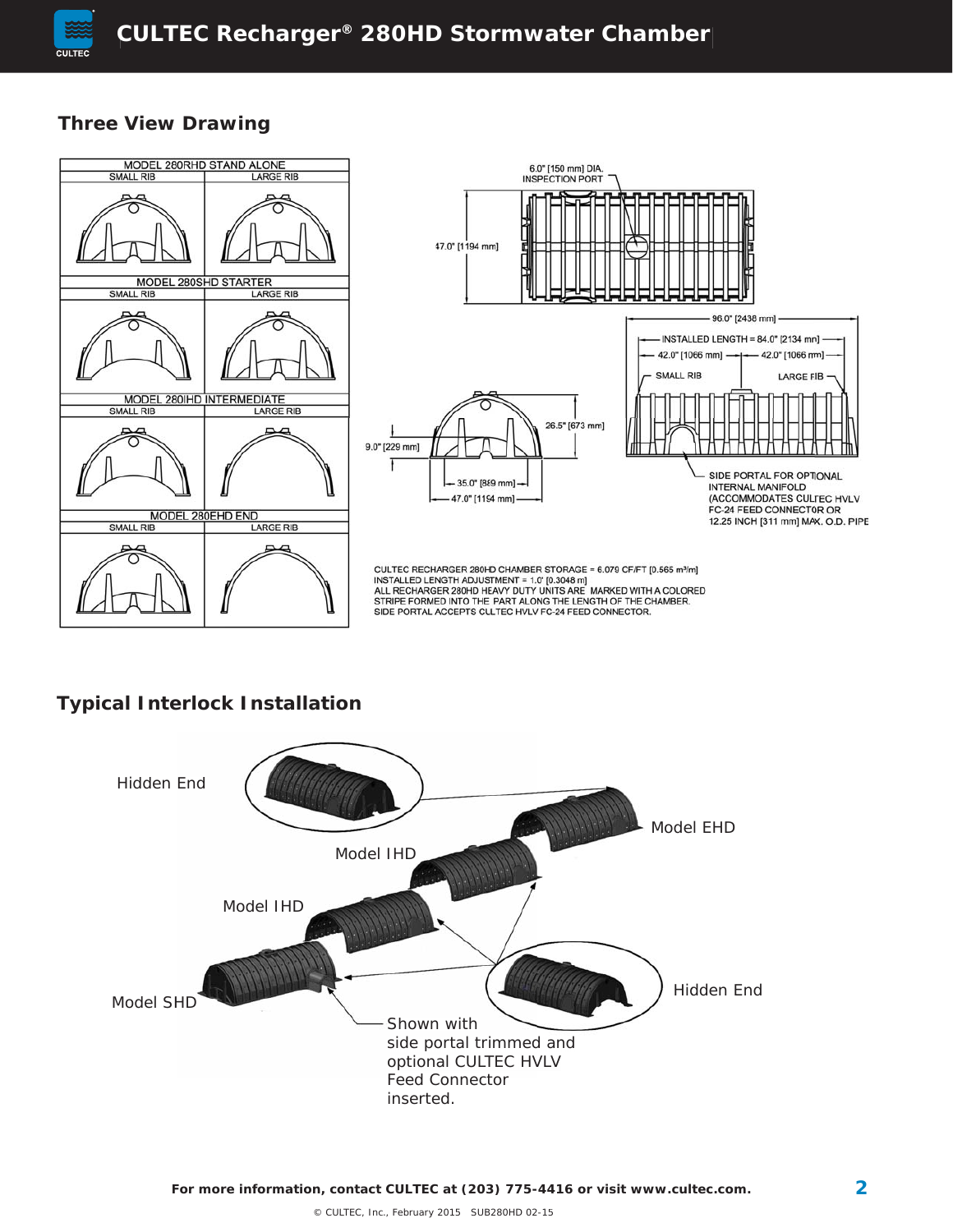

## **Plan View Drawing**



## **Typical Cross Section for Traffic Application**